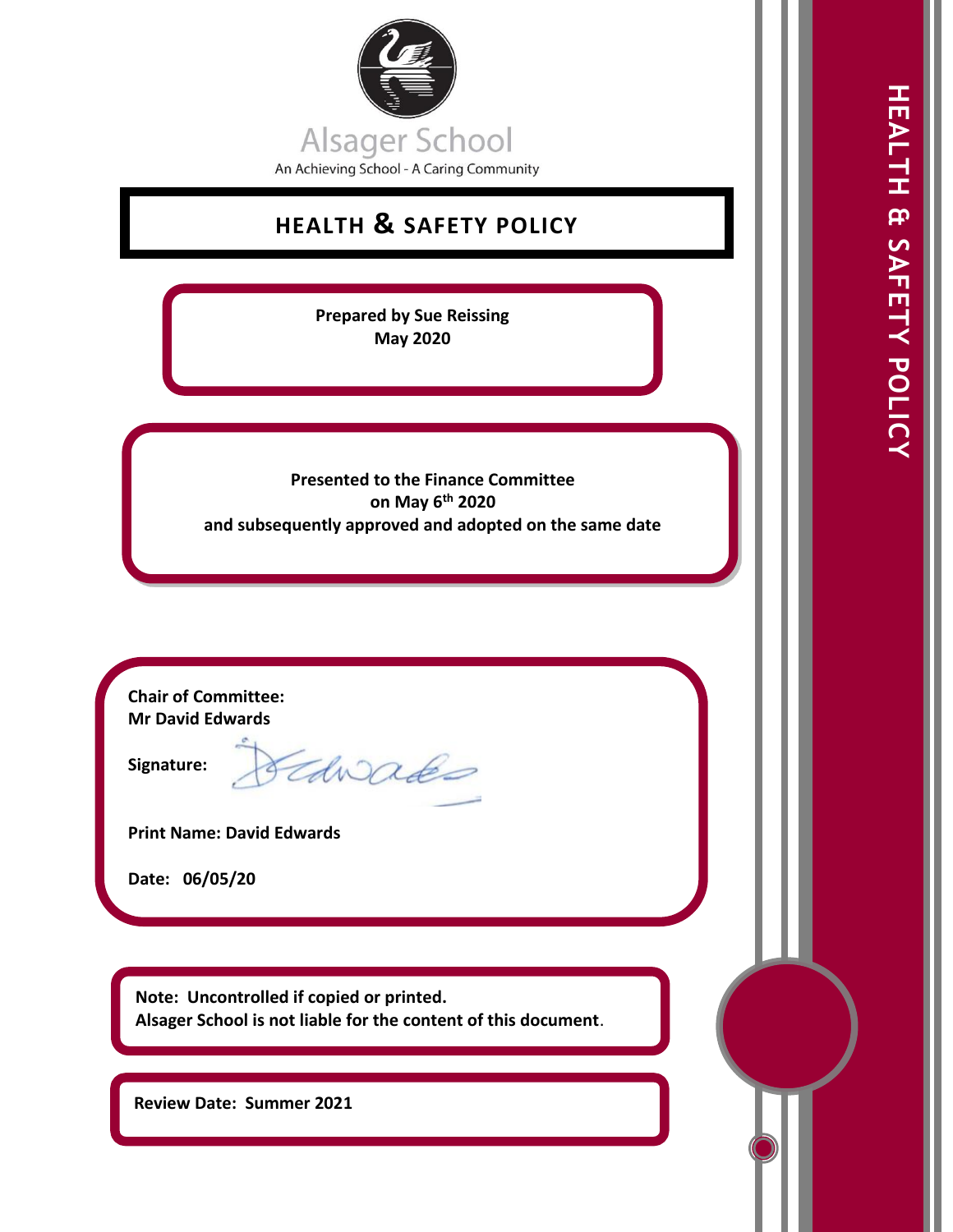## **Health & Safety Policy**

#### 1. **HEALTH AND SAFETY POLICY STATEMENT**

1.1 Alsager School and its Governing Body recognise its duty of care for the health, safety and well-being of its employees and pupils. It will take effective steps to ensure that this is achieved, so far as is reasonably practicable. In discharging this responsibility it will take into account its parallel obligations for the Health and Safety of visitors and others who might be affected by its operations. Everyone has a part to play in bringing this into effect and full co-operation is therefore expected. For employees, this is not only a matter of common sense, but also a legal duty.

Pupil safety is paramount and therefore this policy is thus linked to the Safeguarding and related Policies.

- 1.2 The provisions in this Policy are intended to ensure that Health and Safety is an integral part of the general process of risk management which the school operates. Health and Safety will be included in the school's review and planning processes and will form an essential part of the School's management systems.
- 1.3 The purpose of the Policy is:
	- To provide the necessary authority and support for staff as they make their respective contributions to health and safety.
	- To set out duties and responsibilities.
	- To recognise the partnership necessary with other bodies to ensure that all statutory duties in this field are met.
	- To emphasise the importance of keeping hazards under control by making an assessment of operating risks.
- 1.4 All employees, regardless of seniority, have a duty to take care of themselves and others that might be affected by their acts or omissions. Staff should use equipment and working methods approved by their supervisor / senior colleague. Special care should be taken with the health and safety issues of any new venture.
- 1.5 Alsager School and its Governing Body recognise that the nature of the services it provides will necessitate some members of staff to work alone. The Governors of Alsager School are committed to promoting a safe working environment, and in doing so recognise the additional and specific risk to the members of staff involved when working alone. A Risk Assessment detailing these specific risks and the control methods to be used has been documented.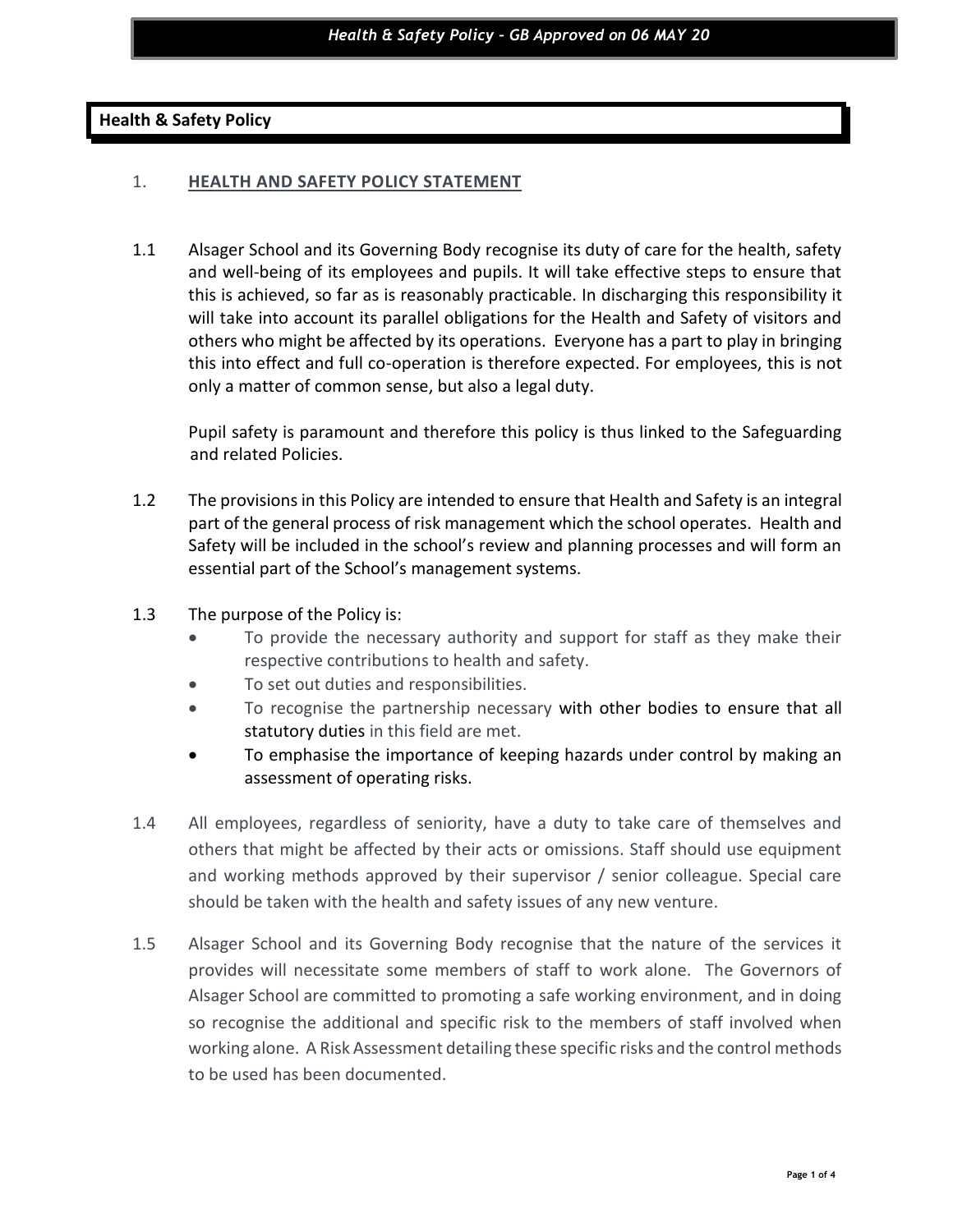# **2. ORGANISATION AND ARRANGEMENTS FOR IMPLEMENTING THE POLICY**

2.1 The Head of School has overall responsibility for the implementation of this Policy. To facilitate this, the Head will designate a Health and Safety Co-ordinator. Each line manager will recognise and accept a personal role in ensuring that arrangements for Health and Safety are effective within his or her respective area. Collectively, the Governing Body requires Health and Safety to be taken into account in the proposals which come before it and will seek to encourage a positive climate in which Health and Safety can flourish.

## **Risk Assessment**

2.2 The underlying process, which secures this Policy, is risk assessment. Assessments of significant risks will be made in conjunction with those affected and recorded in writing. It will be the responsibility of the Head of School, Curriculum Leaders and Line Managers to ensure that relevant risk assessments are maintained and kept up to date. Where no guidance exists on a specific topic, staff will seek advice from an external risk management consultant and/or the HSE.

## **Consultation**

2.3 Employees with concerns should normally raise them with the Head of School or Health and Safety Co-ordinator. However, the Governors welcome the support of trades unions in health and safety matters and staff should feel free to contact the appropriate trade union appointed safety representative. Requests for external help should be raised initially with the Head of School or Health and Safety Co-ordinator, who will seek advice, as necessary, on any concerns of employees which cannot be resolved locally.

## **Contractors and School Partnerships**

- 2.4 Contractors carrying out work for the School will be vetted for their Health and Safety performance. They will be required to act in accordance with this Policy and the School's specified local arrangements. Contractors will be required to assess the risks to anyone who might be affected as a result of the performance of the contract. In particular, they will be required to make appropriate arrangements with the Head of School to ensure that the School's Governing Body and users are sufficiently and suitably informed and consulted on issues relevant to risk control.
- 2.5 School-linked partners and hirers will exchange health and safety policies and procedures with the School and ensure that the health and safety of all school staff and users will be protected to a level which is reasonably practicable and equivalent of standard to the School. In particular, partners will be required to provide school staff and others who might be directly affected with sufficient guidance and advice on any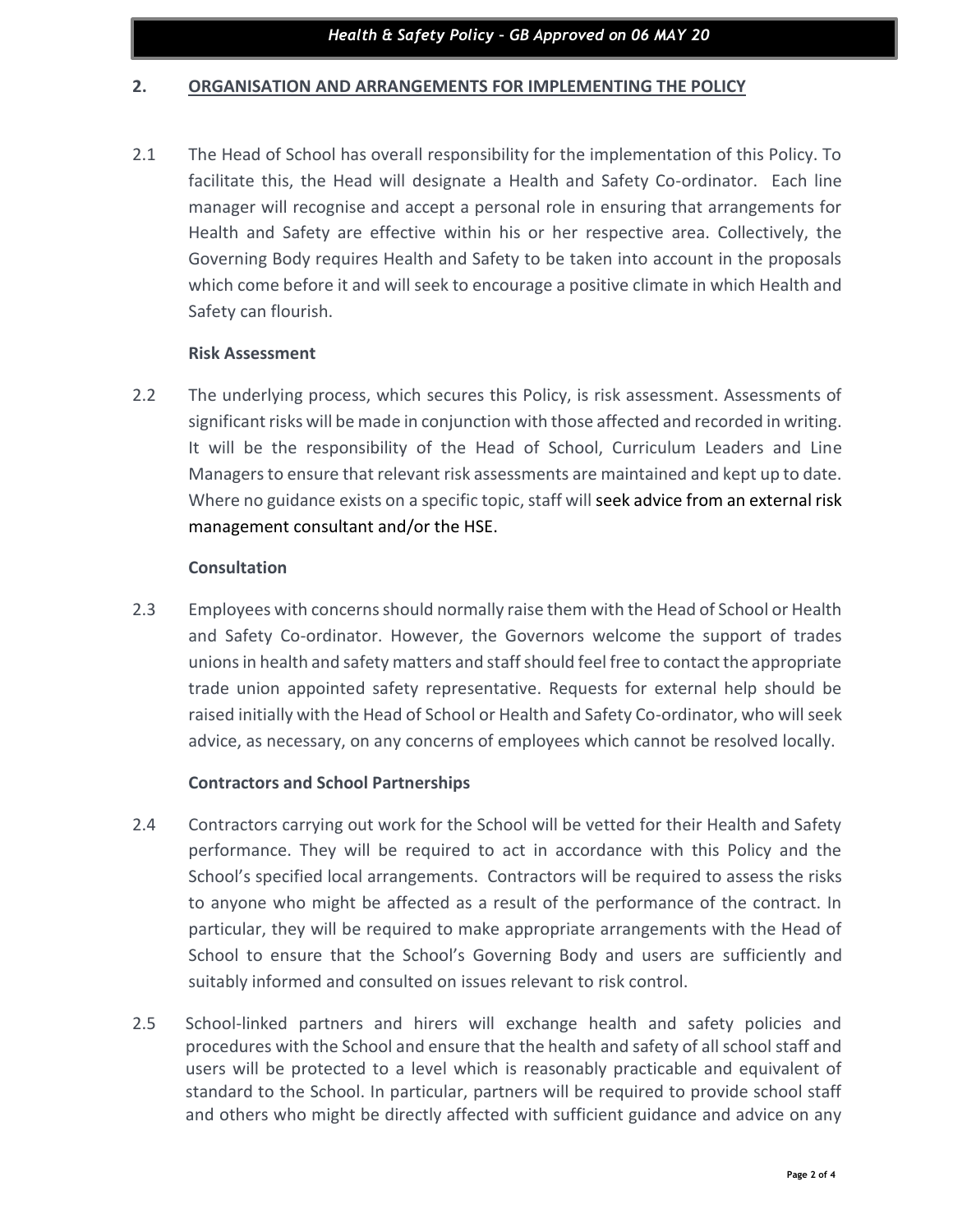risks or procedures which will be new or unusual in comparison with the school's regular activities.

#### *Inspection and Monitoring*

2.6 The Health and Safety Co-ordinator will undertake the necessary arrangements for procedures to be examined and workplaces to be inspected to ensure that precautions remain suitable and sufficient by conducting two audits of the premises each year and a whole school Annual Risk Assessment and Safety Review. Feedback from these processes will be referred to the Governing Body.

#### *Health and Safety Committee*

2.7 The committee will comprise a Governor, the Finance & Operations Manager, Health and Safety Co-Ordinator (Estates Manager) and representatives of the teaching and support staff including office, technical support and kitchen staff. Meetings to be held termly to discuss the findings of the Audits, the Annual Review and other relevant matters. Outcomes to be reported to the Governors Finance Committee.

#### *Accident / Incident Reporting*

2.8 Any accident or incident that needs serious medical/management attention or involves time off work must be reported and investigated by the person in charge of the area or activity, as must any incident which could have caused injury but didn't. Where the accident falls within the PRIME accident reporting criteria, it should be input onto PRIME in a timely manner. Any RIDDOR reportable accidents or incidents should be reported to the HSE within the given timeframe.

#### *Fire Evacuation Procedures*

2.9 Fire procedures displayed in every room. One practice drill will be held each term. A record will be kept of this and any other drills/evacuations undertaken.

#### *Educational Visits*

2.10 Staff wishing to lead visits out of school should follow the procedures in the School Trips Pack, in particular a Risk Assessment should be completed in conjunction with the Educational Visits Co-ordinator (EVC) to ensure any necessary risks are minimised. These Risk Assessments will ensure that educational visits comply with all relevant DfE and HSE guidance. It is the responsibility of the trip leader to input all relevant details onto the EVOLVE system; the EVC will check the information and give approval where appropriate.